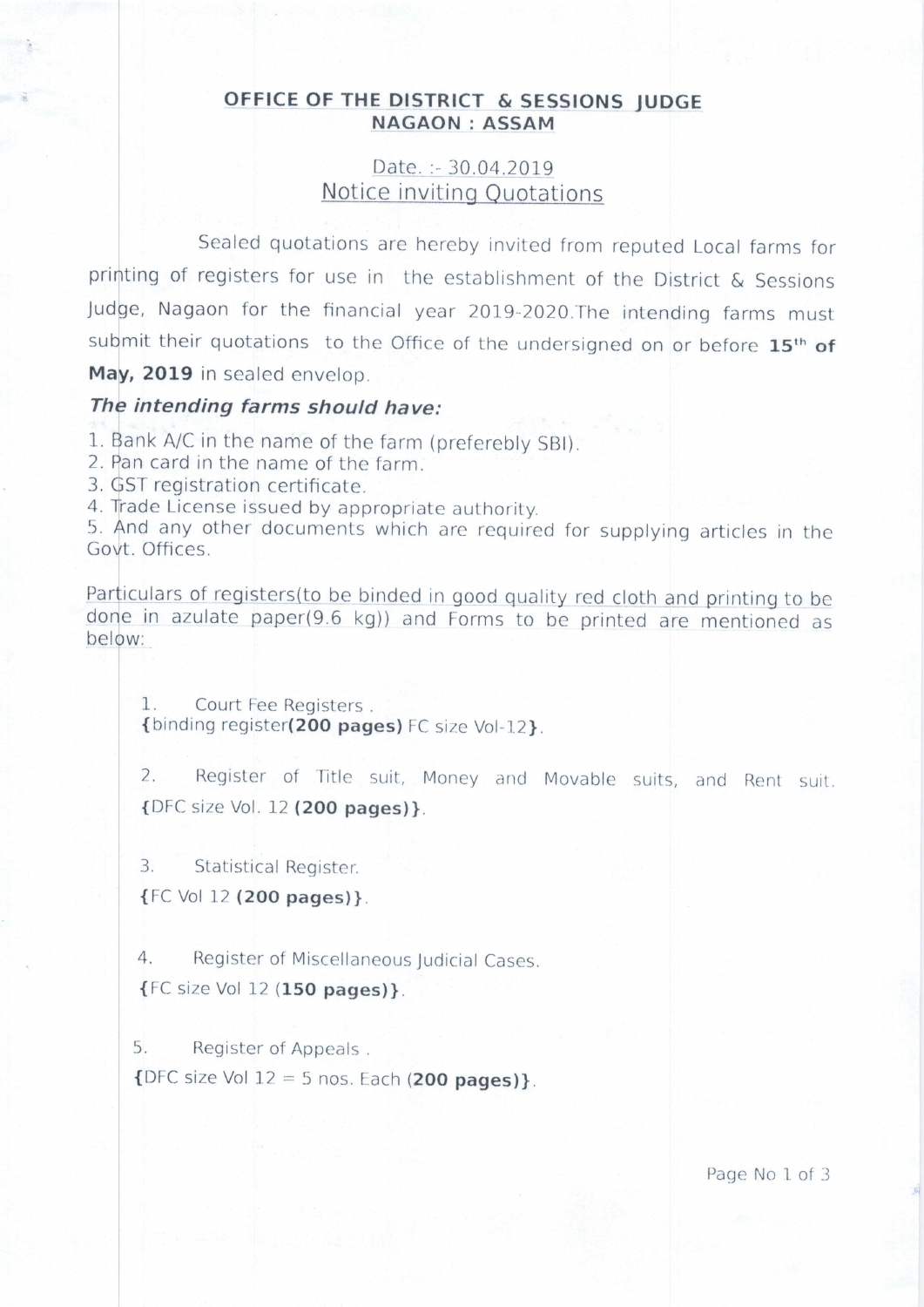- 6. Register of applications for execution of decrees. {l--C size Vol 12(2OO pages)}.
- . Register of Process server. {Di'C size Vol. 12 (2OO pages)}.
- 8. Register for application for copies of documents. {DFC size Vol. 12 (2OO pages)}.
- . Court diary . {binding register (366 sheets)}.
- 10. Court fee register. {['C size Vol. 12 (2OO pages)]
- 11. Register of attendance of witnesses. { FC size Vol. I 2(15O pages) }.
- 12. Judgment registers  ${FC size Vol. 12 (250 pages)}.$
- 13. Register of criminal appeal. {DFC size Vol. 12(200 pages)}.
- 14. Register of criminal Misc. Cases. {FC size Vol 12 (2OO pages)}
- 5. Register of Criminal Revision . {FC size Vol. 12 (2OO pages)}.
- 16. Plain Register(Vol.30)(For Cause List, Bail Register, and Misc. Register) {FC Size(2OO pages)}.
- 17. Register for Sessions Cases, T-I, T-II, NDPS & POCSO t FC SizeVol.l 2(2OO pages)).